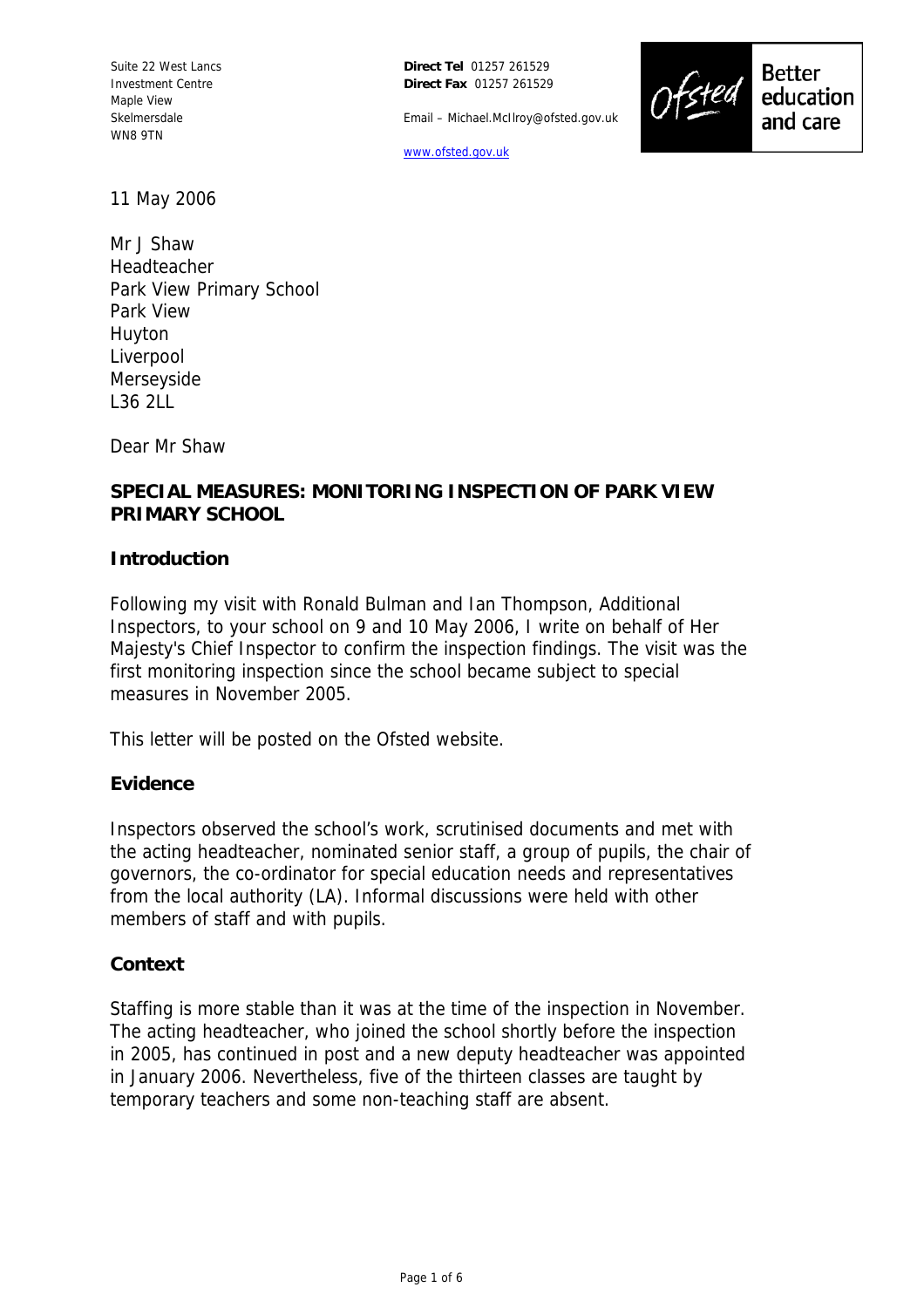

## **Achievement and standards**

In 2005, too few pupils achieved as well as they could have in the national tests at Key Stages 1 and 2. Results in mathematics at Key Stage 2 were particularly weak; only around a third of pupils achieved the expected level. Since then, the rate of progress made by pupils has accelerated. Standards are rising from last year's low levels, particularly in mathematics at Key Stage 2, although they remain below average overall. Pupils made satisfactory or better progress in nearly all lessons, although the pace of learning is still too slow in some instances. This is often attributable to either gaps in the pupils' prior learning or to unsettled behaviour.

Pupils enter the Foundation Stage with skills and abilities well below average. Language skills are particularly poorly developed, although the mathematical skills and knowledge of pupils are stronger. When their low starting point is taken into consideration, they are beginning to make good progress overall. The redeployment of an early years specialist is having a positive impact on the youngest pupils' learning.

Pupils with learning difficulties and/or disabilities (LDD) are also now making better progress than they were at the time of the previous inspection. Individual education plans are mostly sharply focused and teaching assistants ensure that the needs of pupils with LDD are met. In some classes, however, the more able pupils are set work that is too easy.

Progress on the areas for improvement identified by the inspection in November 2006:

> • raise standards and pupils' achievement across the school especially in English and mathematics **–** satisfactory

### **Personal development and well-being**

Pupils' personal development remains satisfactory and is not an area of concern. Many pupils like coming to school, feel safe and enjoy school life, including extra-curricular activities. Attendance is improving, although it is still lower than average.

The impact of the school's emphasis on improving behaviour is beginning to be seen. School council members appreciate the more harmonious conduct around the school. Behaviour is generally satisfactory, although pupils' maturity, compliance and initiative vary. In class, many pupils listen carefully and are confident in asking and answering questions, but others switch off during lengthy presentations. Some lessons suffer from low-level disruption by a few pupils. Pupils work and socialise within a firm framework of rewards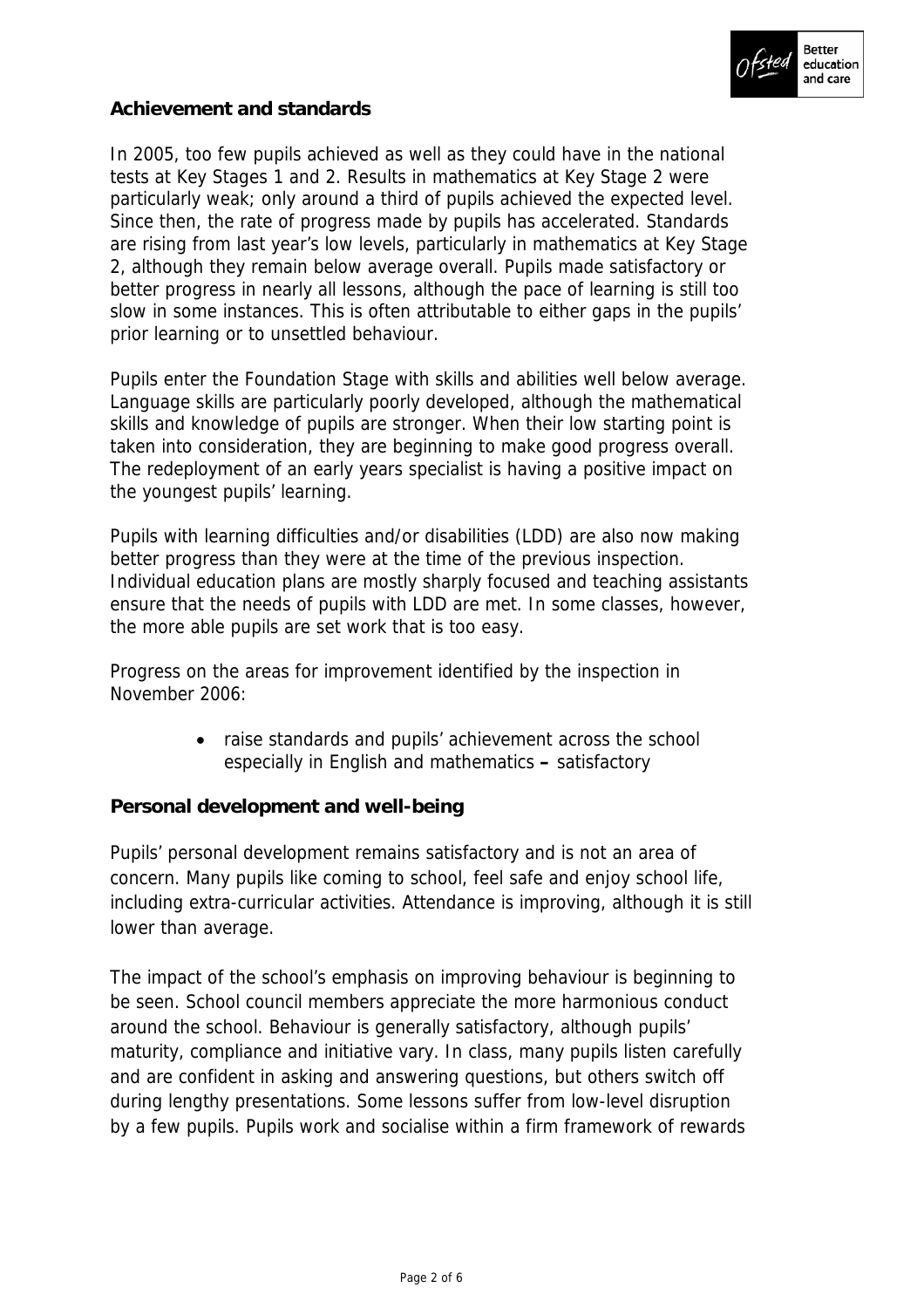

and sanctions and friction is promptly resolved. Key elements of a positive whole-school ethos are now in place and ready for further development.

The number of incidents of disruption during class time has declined. There have been no permanent exclusions and the number of short-term ones has reduced of late.

# **Quality of provision**

Teaching was mostly satisfactory or better. In the best lessons, teachers set and insisted on clear standards of behaviour. The result was an effective learning atmosphere in which pupils made good progress. Planning provided a variety of activities that maintained pace and interest. Pupils with LDD were supported well and also made good progress. Teachers questioned well and this made pupils think.

In other lessons, the pace of learning slowed when pupils became unsettled, either because the lesson failed to grab the pupils' interest or because the pupils' behaviour was not managed well enough. In one lesson, weaknesses in prior knowledge in literacy slowed the pupils' rate of progress. While teaching assistants were involved in planning, they did not always participate in lessons enough.

Teachers' use of assessment was too variable across the school. At its best, teachers had a clear view of how well pupils were doing and continuous checks were made to ensure that pupils understood their work. Additional challenge was provided for those who learned more quickly. However, in some classes, pupils did not know how well they were doing or what they needed to do to improve.

A notable feature of the school's work is the Intensifying Support Project (ISP), led by the LA. This is bringing about more consistency in the way literacy and mathematics are taught although variation remains, particularly in the management of the pupils' behaviour and lesson planning.

Increasingly purposeful relationships between staff and pupils are creating a more positive, inclusive ambience in school. Many pupils make contributions to their school community as monitors, play leaders or through the school council. These perceptive, articulate pupils appreciate significant improvements in their learning and personal welfare. They confidently take their concerns to teachers, their assistants or to appointed 'buddies'.

Teachers' knowledge of pupils' needs is satisfactory overall, but differs according to the length of time they have served in the school. A number of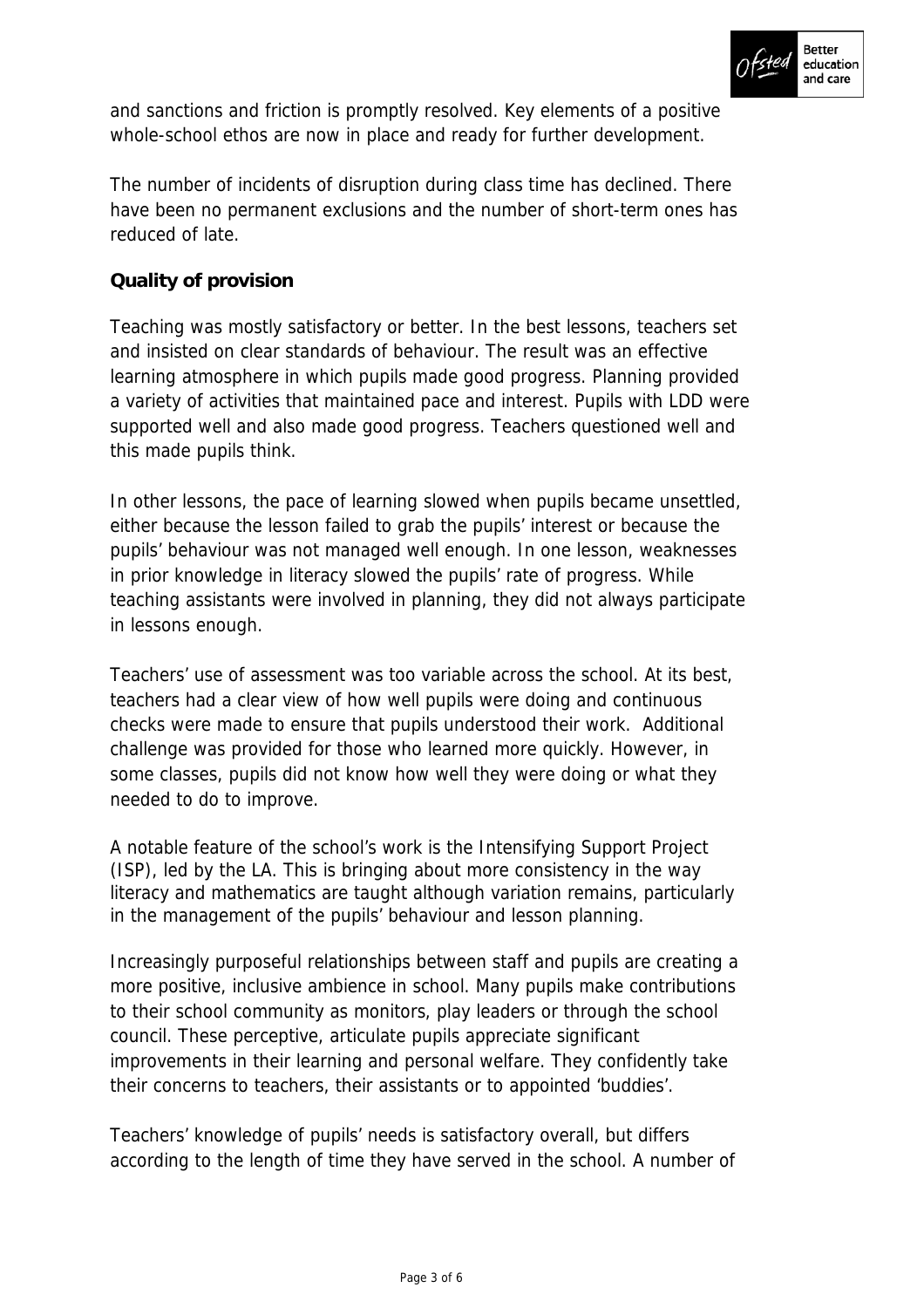

assessment systems have been introduced. The school now has much detailed data on pupils' progress derived from increasingly regular marking, assessment weeks and the tracking of pupils' attainment. The efficiency of these systems varies, however, and they require increased co-ordination for effective whole-school application.

Pupils at risk of underachieving receive good support and guidance, which keep most engaged and productive. Teachers use praise and sanctions satisfactorily to maintain pupils' involvement. There is a range of displays and supportive prompts in classrooms designed to help pupils' learning. Teachers create good individual education plans, and have recourse to efficient support systems for learning difficulties, disabilities and behavioural problems. Teachers refer to external specialist agencies as and when required.

The involvement of parents in their children's education has also increased, particularly through meetings and clear, regular letters home.

Progress on the areas for improvement identified by the inspection in November 2005:

- raising the proportion of good or better teaching so that it enables all pupils to make good progress - satisfactory
- progress, and using the information to direct future action -**EXEDEE 1** implementing systems to assess and track accurately pupils' satisfactory
- ensuring that the support available to pupils helps them to understand how they can improve their work - satisfactory

# **Leadership and management**

The strong leadership provided by the acting headteacher has given a clear direction for the school and re-established good relationships. Staff morale is much improved. There is a greater sense of teamwork evident among staff. In turn, this is developing a positive and happier ethos in the school, which has laid the foundation for sustainable future improvement.

A suitable emphasis has been placed on improving the pupils' behaviour, in addition to the areas for improvement identified by the inspection in November 2005. The new 'behaviour for learning' policy is beginning to pay dividends and bring about improvements in the pupils' attitudes to learning. This is evident in the conduct of the pupils in and around the school. While staff have worked hard to improve behaviour, the policy is not applied consistently in all classes.

A new senior management team has been created, with broadly identified responsibilities. However, it meets infrequently and no-one has been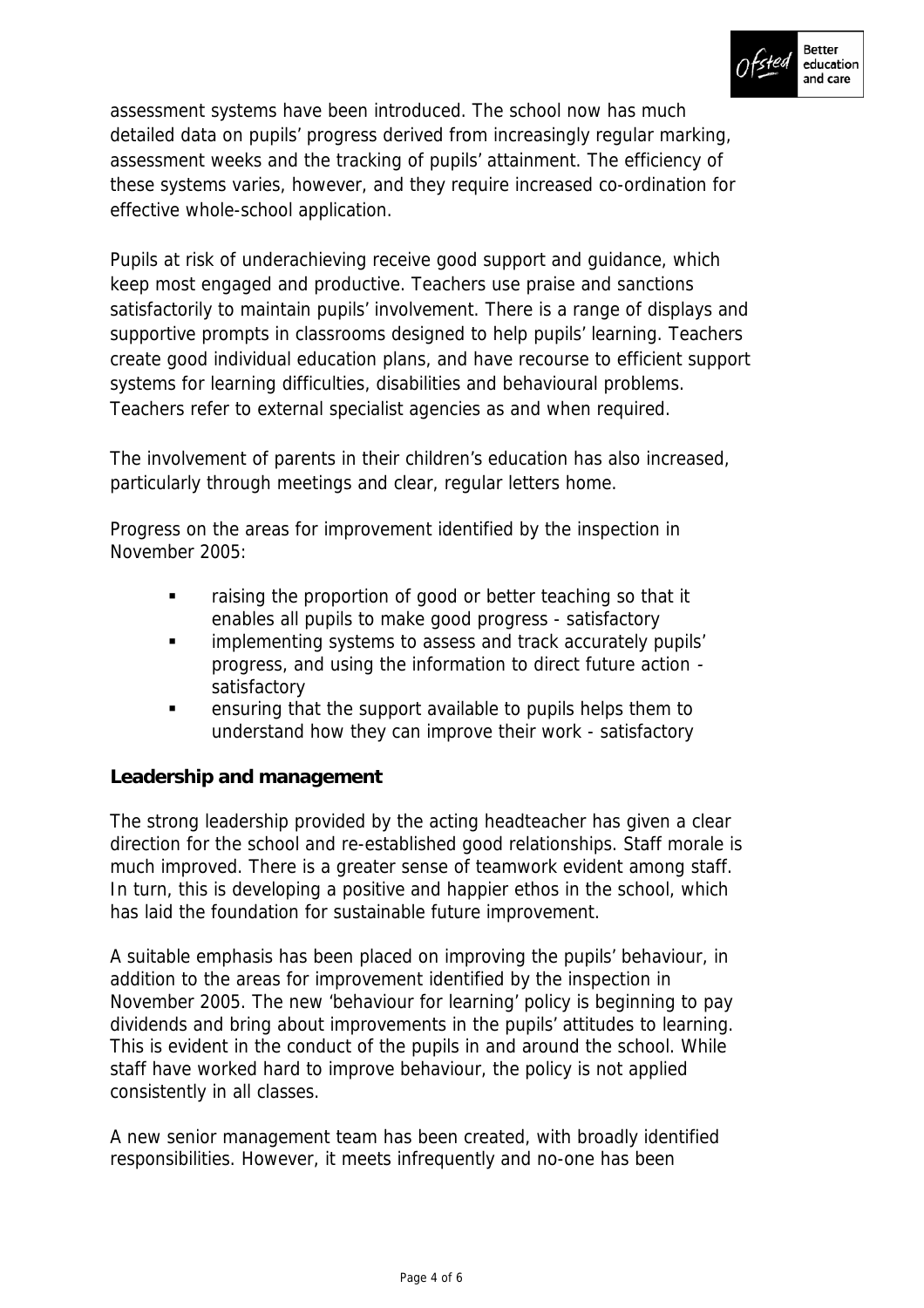

identified as having overall responsibility for assessment. Subject managers are in place for all curriculum areas but they do not monitor progress in their subjects and their responsibilities need further clarification.

The other issues adversely affecting the performance of pupils have been tackled determinedly. For example, staff absence has reduced and there is a stronger sense of stability in the school. A particularly helpful development was the redeployment of an early years specialist to the Nursery.

A number of development plans have been drawn up, such as those for special educational needs and information and communication technology. These are helping to improve pupils' achievement but do not yet form part of a single school improvement plan.

The school's own arrangements for monitoring of teaching and learning are modest. Teachers' planning is monitored effectively by the deputy headteacher but monitoring of teaching and learning at the school has been led by officers of the LA.

Five new governors have been appointed and they bring with them a wide range of skills. As well as being supportive of the headteacher, governors are beginning to act as a critical friend of the school. The chair of governors has timely plans to develop a new vision for the school. Procedures for the statutory performance management of teaching staff are not fully in place although there are suitable plans to introduce these for the next academic year.

Progress on the areas for improvement identified by the inspection in November 2005:

> establishing a strong, stable and positive team providing coherent leadership and management - satisfactory

# **External support**

Following the publication of the inspection report in November 2005 the LA reacted swiftly and a comprehensive programme of support for the school was put in place. The LA has drawn on a wide range of its services, including personnel and finance. It has resourced the increasingly effective ISP and the school greatly values the close links with the LA's school improvement partners. LA officers meet regularly with the school leadership to monitor and discuss the school's progress.

The LA's statement of action is good and complies with DFES guidelines. It is ambitious in its view of when the school will be removed from special measures and recognises that the high level of support the school receives needs to continue if this goal is to be realised on time.